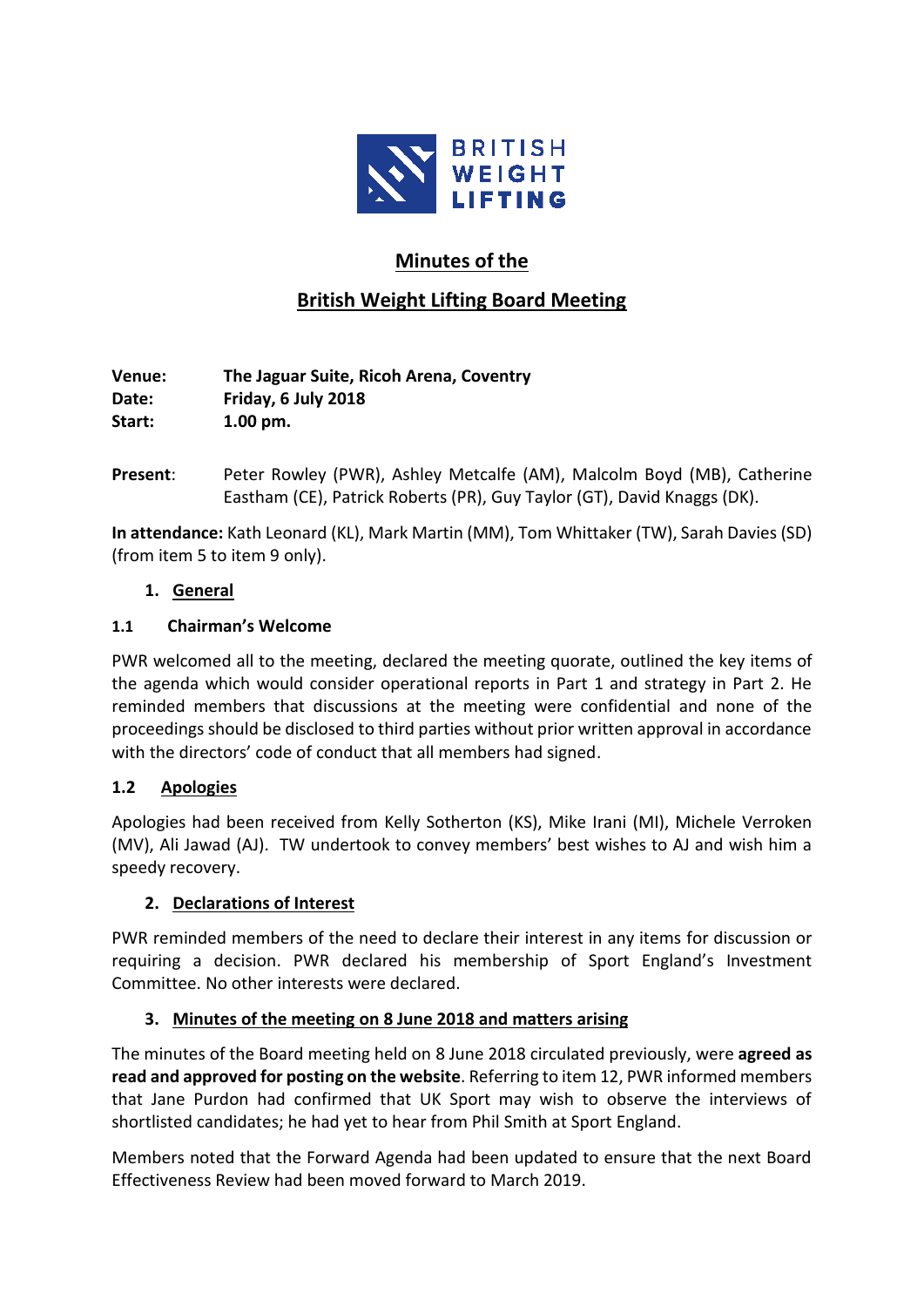Members also noted that the previous website issue where a business were incorrectly claiming that BWL were a client had been resolved following legal advice and the website had been amended.

### **4. Decisions taken outside the Board Meeting**

Referring to item 12 of the minutes of the meeting on 8 June 2018, PWR reminded members of his email of 20 June 2018 and confirmed that the draft Terms of Reference of the Nominations Committee (comprising GT in the chair, CE, DK and PR) **had been approved electronically**. He and GT had met subsequently and the advertisement, job description and person specification for the role of Chair had been posted on BWL's and others' websites. He encouraged members to draw the vacancy to the attention of eligible candidates.

### **5. Minutes and recommendations from sub-committees**

There had been no sub-committee meetings since the last board meeting.

SD joined the meeting.

## **6. High Performance and UK Sport Update/talent development**

TW presented his report on the 2018/2019 Objectives and an update on the World Class Programme (WCP) for Para Powerlifting via PowerPoint.

AM updated the meeting on the selection of Catrin Jones for the IWF World Juniors and in the absence of SM gave an update on BWL talent pathway development.

### **7. Sport Development**

KL presented her report via PowerPoint on Workforce and Education development, Competitions, Marketing and Communications, Partnership Management, including securing 2 new commercial sponsors, Relationship Management and Safeguarding. Members noted the very satisfactory increase in twice-weekly participation in weight lifting from 492.6k to 550k in the 12-month period as measured by Sport England's Active Lives Survey at May 2018.

PR presented the risk register for June 2018. It remained unchanged from the previous report.

Members noted the complaints log. There were no current issues.

AM presented his CEO's report via PowerPoint, updating members on progress against the operational scorecard.

# **8. Finance Matters and Update**

MM referred to the papers circulated previously and the summary slides in the PowerPoint presentation. April and May 2018 had been better than budget and the revised forecast for the year ending 31 March 2019 indicated an improved, but still slender positive outturn.

PWR suggested that it may be beneficial to draft an investment strategy for consideration at the next Audit and Finance Committee meeting and subsequently to board.